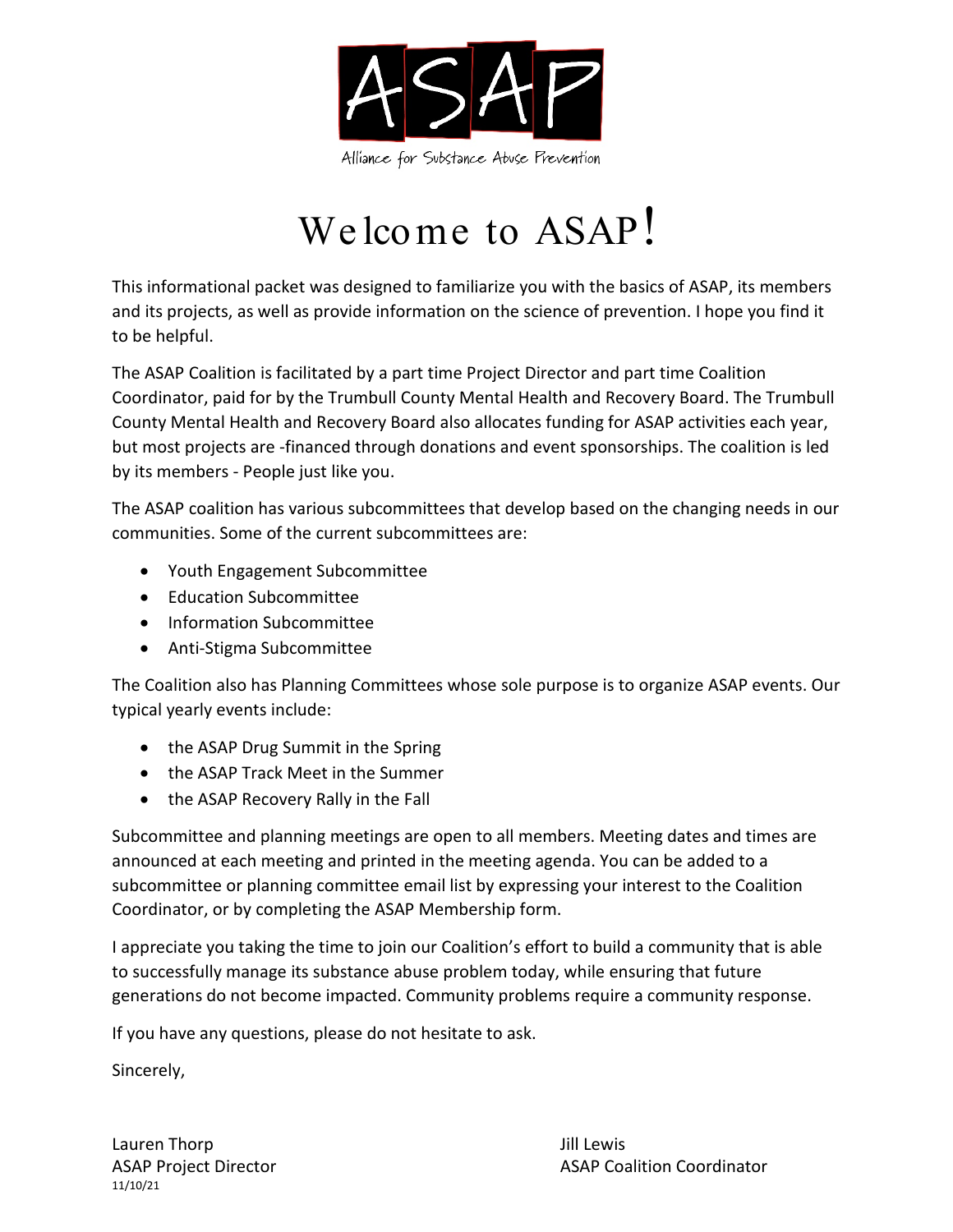

#### **Member List**

| <b>Organization Name</b>             | <b>Member Name</b>     | <b>Phone number</b> | <b>Email address</b>                 |
|--------------------------------------|------------------------|---------------------|--------------------------------------|
| <b>ASAP Project Director</b>         | Lauren Thorp           | 330-675-2765        | lthorp@trumbullmhrb.org              |
|                                      |                        | ext. 119            |                                      |
| <b>ASAP Coalition Coordinator</b>    | <b>Jill Lewis</b>      | 330-518-1501        | jlewis@trumbullmhrb.org              |
| <b>Brightview Health</b>             | Gina Ciambotti         | 330-307-6431        | g.ciambotti@brightviewhealth.com     |
| Ceglia & Associates LLC/             | Nick Ceglia            | 330-367-7057        | Nickola.ceglia@gmail.com             |
| Mercy Health                         |                        |                     |                                      |
| <b>Coleman Professional Services</b> | Carmella Hill          | 330-392-1177        | Carmella.hill@colemanservices.org    |
|                                      |                        |                     |                                      |
| Compass Family and                   | Cathy Loomis           | 330-770-3022        | cloomis@compassfamily.org            |
| <b>Community Services</b>            |                        |                     |                                      |
| <b>Community Representative</b>      | Carol Olson            |                     | candols4348@gmail.com                |
|                                      |                        |                     |                                      |
| Family & Children First Council      | <b>Bonnie Wilson</b>   | 330-675-2765        | bwilson@trumbullmhrb.org             |
|                                      |                        |                     |                                      |
| Glenbeigh                            | Antony Albert          | 440-789-0109        | AAlbertglenbeigh@protonmail.com      |
| <b>Help Network of Northeast</b>     | Megan Pryor-Hazlett    | 330-718-7824        | Mpryor@helpnetworkneo.org            |
| Ohio                                 |                        |                     |                                      |
| <b>Highland Springs</b>              | <b>Rachelle Nieves</b> | 216-302-3070        | rachellenieves@spsh.com              |
|                                      |                        |                     |                                      |
| Kent State University & Middle       | Annaleise Fisher       | 330-219-2917        | alessick@kent.edu                    |
| Path Counseling                      |                        |                     |                                      |
| Law Office of Catherine Harvey       | Catherine Harvey       | 330-986-0991        | charveyesqrn@zoominternet.net        |
|                                      |                        |                     |                                      |
| <b>Mathews Local School District</b> | Michele Garman         | 330-469-0602        | Mgarman87@gmail.com                  |
|                                      |                        |                     |                                      |
| <b>Meridian Healthcare</b>           | Jim Hyland             | 330-259-8589        | James hyland@meridianhealthcare.net  |
|                                      |                        |                     |                                      |
| Neil Kennedy Recovery Centers        | Don Santarelli         | 330-719-8419        | Kazooti2@gmail.com                   |
|                                      | Julia Smiley           | 330-423-8182        | Julia.Smiley@gatewayrehab.org        |
|                                      |                        |                     |                                      |
| <b>NEOCAP</b>                        | Kristina Henik         | 330-675-7458        | k.henik@neocap.org                   |
| On Demand Occupational               |                        | 234-320-1590        | enewman@ondemandoccmed.com           |
| Medicine                             | Evan Newman            |                     |                                      |
| Parent Representative                | Rocco Greco            | 330-717-0624        | Rgreco1124@aol.com                   |
|                                      |                        |                     |                                      |
| <b>Pinnacle Treatment Centers</b>    | Jennifer Morgenstern   | 330-219-4453        | Jmorgenstern@pinnacletreatment.com   |
|                                      | Carrie Repasky         | 234-719-1885        | Carrie.repasky@pinnacletreatment.com |
| RISE Recovery & ONE Health           | Stephanie Bardash      | 844-652-8219        | sbardash@onehealthohio.org           |
| Ohio                                 |                        |                     |                                      |
| Retired & Senior Volunteer           | Leah Sakacs            |                     | Isakacs@fcsohio.org                  |
| Program/Senior Support Action        |                        |                     |                                      |
| Group                                |                        |                     |                                      |
| Safe Harbor Recovery                 | Gary DiSalle           | 330-774-1693        | Soberandfree99.gd@gmail.com          |
|                                      |                        |                     |                                      |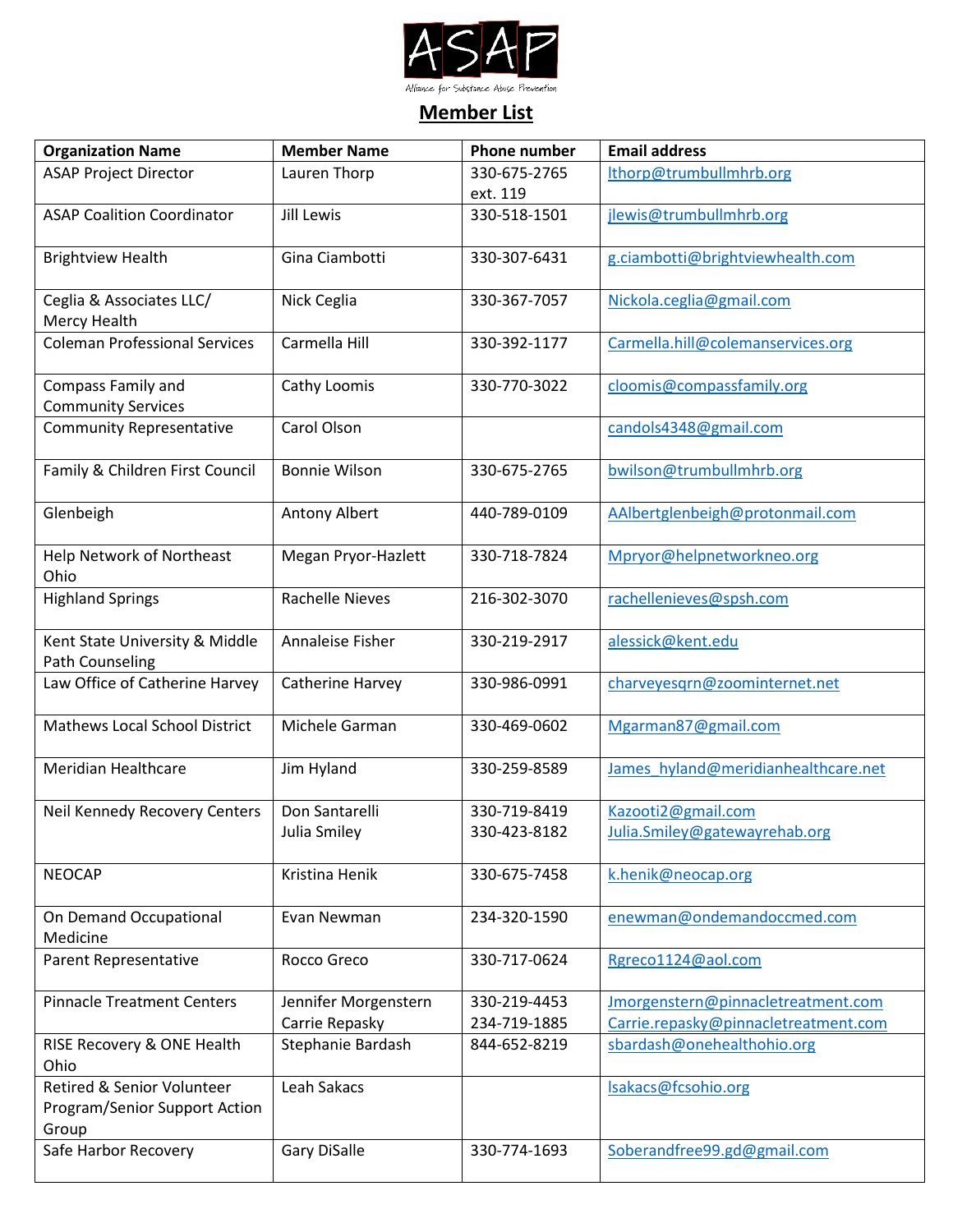| <b>Organization Name</b>                                  | <b>Member Name</b>          | <b>Phone number</b> | <b>Email address</b>            |
|-----------------------------------------------------------|-----------------------------|---------------------|---------------------------------|
| Spero Health                                              | Erin Spisak                 | 330-330-4891        | Erin.Spisak@sperohealth.com     |
| <b>Starr Manufacturing</b>                                | Dale Foerster               | 330-565-8277        | dfoerster@starrmfg.com          |
| <b>Thrive Counseling</b>                                  | Laura Dicken                | 330-469-6777        | ldicken@thrivewarren.com        |
| <b>Tribune Chronicle</b>                                  | Sue Shafer                  | 330-841-1696        | sshafer@tribtoday.com           |
| <b>Trumbull County Children</b>                           | Kimberly Ruble              | 330-372-2010        | Kimberly.ruble@jfs.ohio.gov     |
| <b>Services</b>                                           |                             | ext.1224            |                                 |
|                                                           | Shaun Renato                | 330-372-2010        | Shaunee2323@hotmail.com         |
|                                                           |                             | Ext. 1103           |                                 |
| <b>Trumbull County Combined</b><br><b>Health District</b> | Kathy Parrilla, RN, PHN     | 330-675-7818        | heparril@co.trumbull.oh.us      |
| <b>Trumbull County Coroner</b>                            | Dr. Larry D'Amico           | 330-675-2516        | cbdamico@co.trumbull.oh.us      |
| <b>Trumbull County Educational</b><br>Service Center      | Denise Holloway             | 330-505-2818        | Denise.holloway@trumbullesc.org |
| <b>Trumbull County Family Court</b>                       | <b>Christy Turner</b>       | 330-675-7862        | jcturner@co.trumbull.oh.us      |
|                                                           | Jodie Milhoan               | 330-675-2385        | jcmilhoa@co.trumbull.oh.us      |
| <b>Trumbull County Medical</b><br>Society Alliance        | Marjorie Dangaran           | 330-399-6270        | Marjorie.dangaran@gmail.com     |
| <b>Trumbull County Mental Health</b>                      | April Caraway               | 330-675-2765        | acaraway@trumbullmhrb.org       |
| & Recovery Board                                          | Laura Domitrovich           |                     | Idomitrovich@trumbullmhrb.org   |
| Trumbull County Sheriff's                                 | Mike Yannucci               | 330-675-7891        | soyannuc@co.trumbull.oh.us      |
| Office / TAG Drug Task Force                              |                             |                     |                                 |
| <b>Trumbull County Strong</b>                             | Elizabeth Beckley           | 330-717-9241        | trumbullcountystrong@gmail.com  |
|                                                           | Natalie Priddy              | 330-891-8337        | MrsKPriddy@gmail.com            |
| Valor Recovery Center                                     | Audrey Novotny              | 330-330-8777        | anovotny@valorrecovery.net      |
| Warren City Health District; HIV                          | Gerald Wolfe                | 330-841-2596        | wchdhiv@gmail.com               |
| Prevention                                                |                             | 330-841-2904        |                                 |
| <b>Warren Family Recovery</b>                             | Melissa Emery               | 330-271-8486        | memery@warrenfamilyrecovery.com |
|                                                           | Derrick Mason               |                     | dmason@warrenfamilyrecovery.com |
|                                                           | D'Andre Bowers              |                     | ceo@warrenfamilyrecovery.com    |
| W1N Church                                                | <b>Pastor Brian Daniels</b> | 740-462-8032        | pastorbriandaniels@gmail.com    |
| Windsor Laurelwood                                        | Michelle Giancola           | 800-GET-HOPE        | Michelle.giancola@uhsinc.com    |
| Youngstown Treatment<br>Services                          | Tanisha Miller, MSED, LP    | 234-719-1885        | tmiller@youngstowntreatment.com |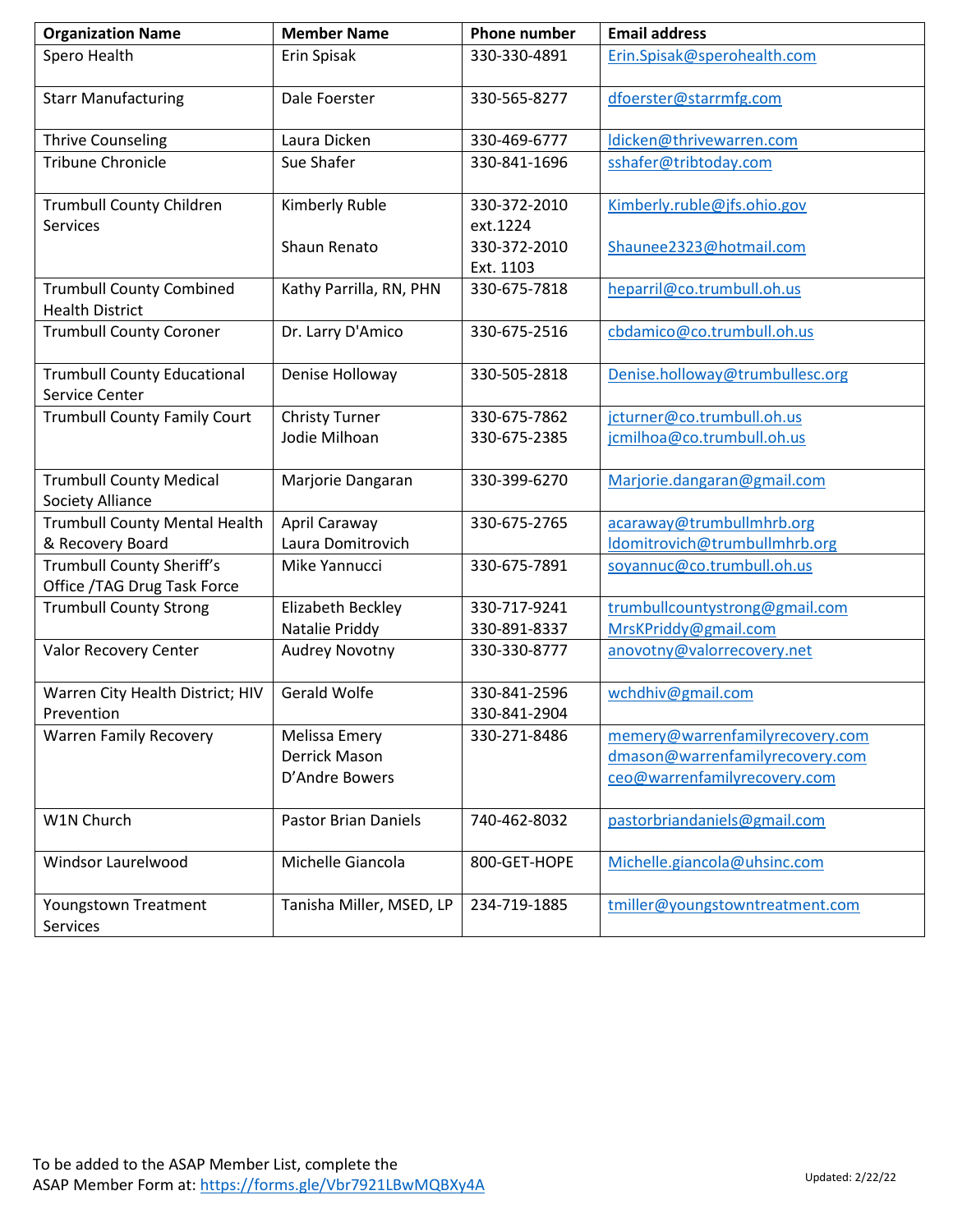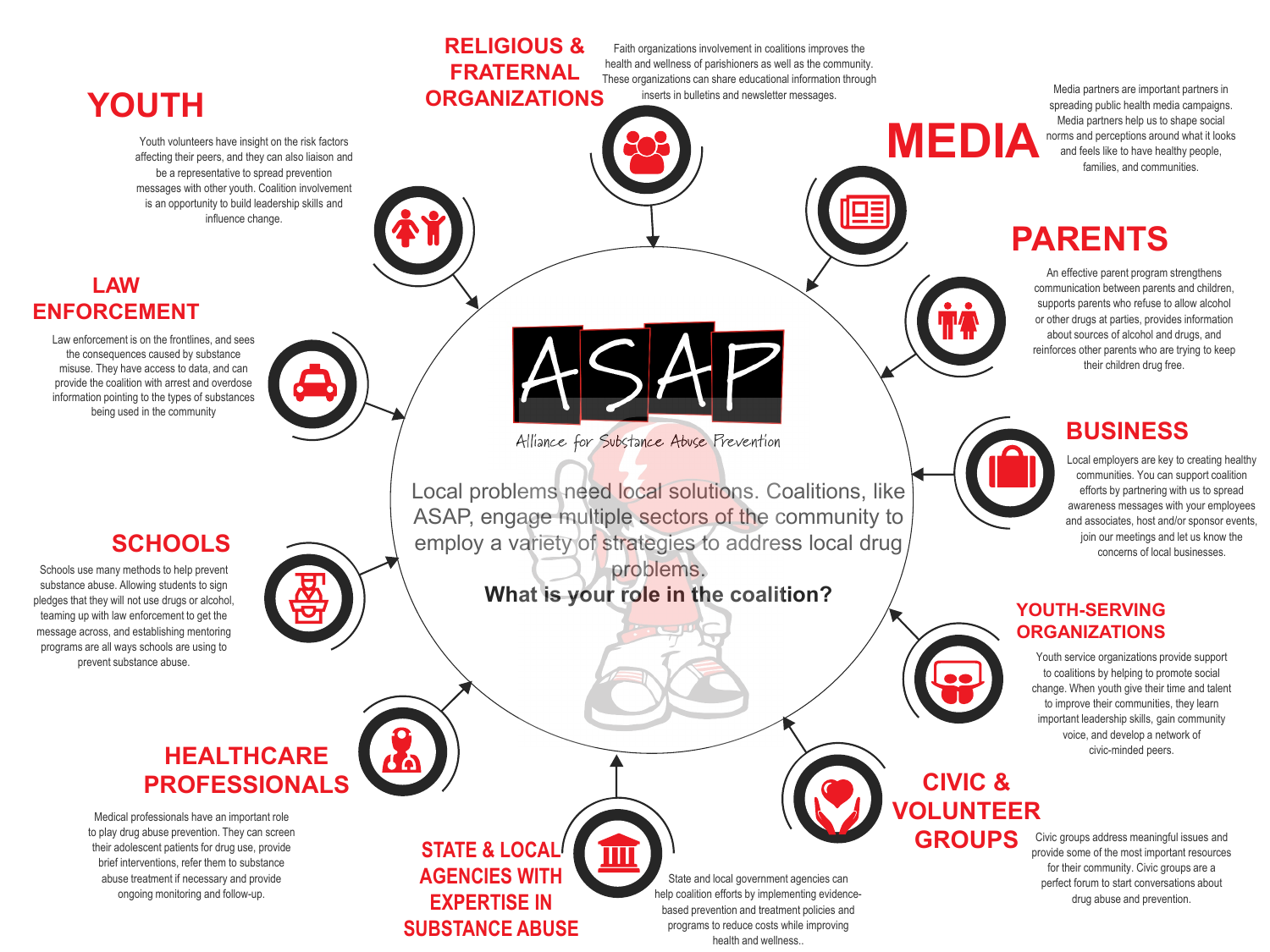# **Risk and Protective Factors**

Many factors influence a person's chance of developing a mental and/or substance use disorder. **Prevention** includes a wide range of activities — known as "interventions" — aimed at reducing risks or threats to health. Prevention activities focus on reducing risk factors, and strengthening protective factors, that are most closely related to the problem being addressed.

**Risk factors** are characteristics at the biological, psychological, family, community, or cultural level that precede and are associated with a higher likelihood of negative outcomes.

**Protective factors** are characteristics associated with a lower likelihood of negative [outcomes](https://www.samhsa.gov/capt/applying-strategic-prevention-framework) or that reduce a risk factor's impact. Protective factors may be seen as positive countering events.

**[Individual-level risk factors](https://www.samhsa.gov/capt/applying-strategic-prevention-framework)** may include a person's genetic predisposition to addiction or exposure to alcohol prenatally.

**Individual-level protective factors** might include positive self-image, self-control, or social

| <b>RISK FACTORS</b>                                                         | <b>PROTECTIVE FACTORS</b>                                           |  |  |
|-----------------------------------------------------------------------------|---------------------------------------------------------------------|--|--|
| Chaotic home environment                                                    | Strong family bonds                                                 |  |  |
| Ineffective parenting                                                       | Parental engagement in child's life                                 |  |  |
| Little mutual attachment and nurturing<br>Inappropriate, shy, or aggressive | Clear parental expectations and<br>consequences<br>Academic success |  |  |
| classroom behavior                                                          |                                                                     |  |  |
| Academic failure                                                            | Strong bonds with pro-social institutions                           |  |  |
| Low academic aspirations                                                    | (school, community, church)                                         |  |  |
| Poor social coping skills                                                   | Conventional norms<br>about drugs and                               |  |  |
| Affiliations with<br>deviant peers                                          | alcohol                                                             |  |  |
| Perceived external<br>approval of drug<br>use (peer, family,<br>community)  |                                                                     |  |  |
| Parental<br>substance abuse<br>or mental illness                            |                                                                     |  |  |

SOURCE: US Department of Health and Human Services, National Institutes of Health, National Institute on Drug Abuse, (1997) Preventing drug use among children and adolescents: A research-based guide. NIH Publication No. 97 - 4212.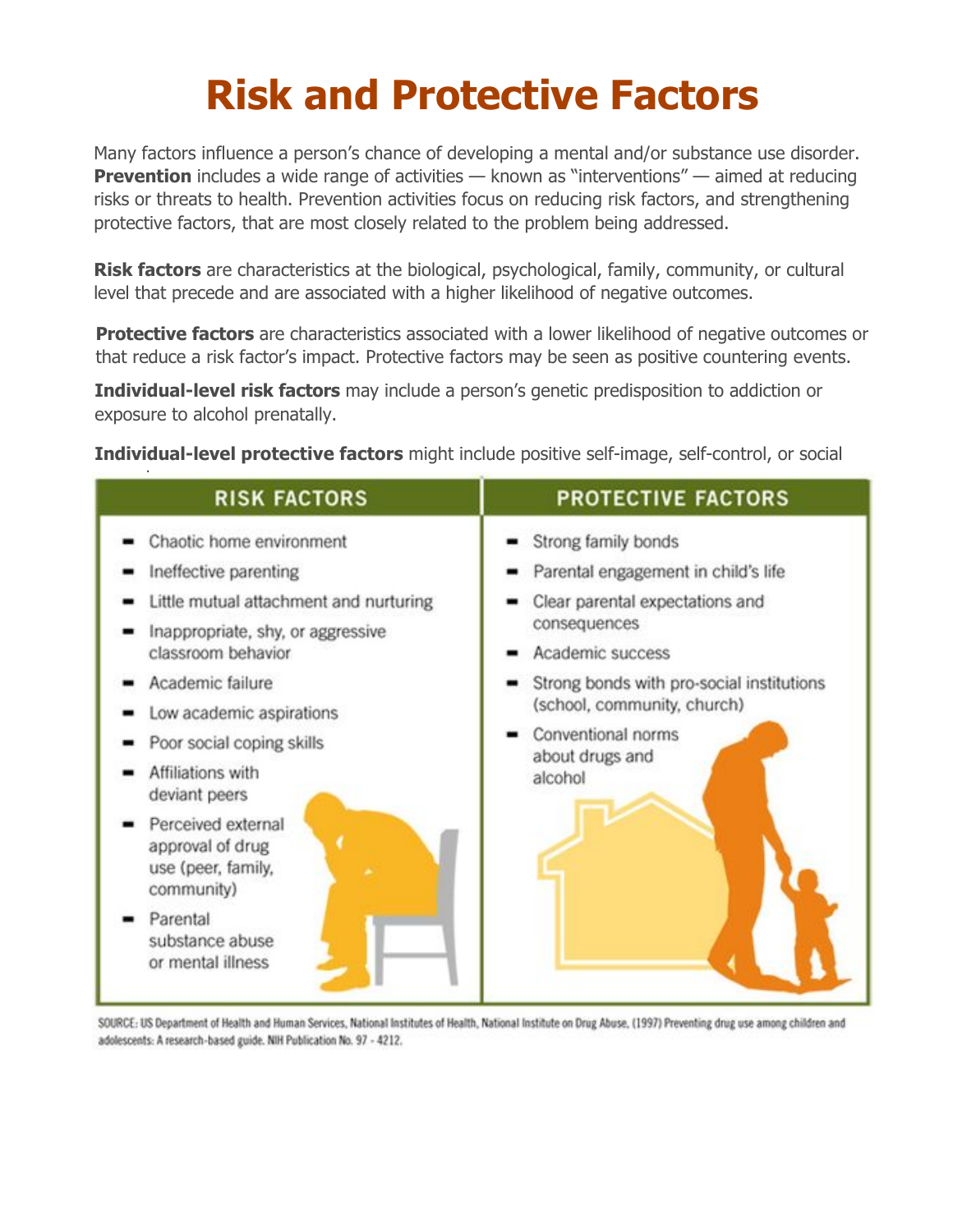

Alliance for Substance Abuse Prevention



# *"Looking For A Way Out"*

*A Guide to Addiction Treatment And Education Resources In Trumbull County & the Surrounding Area*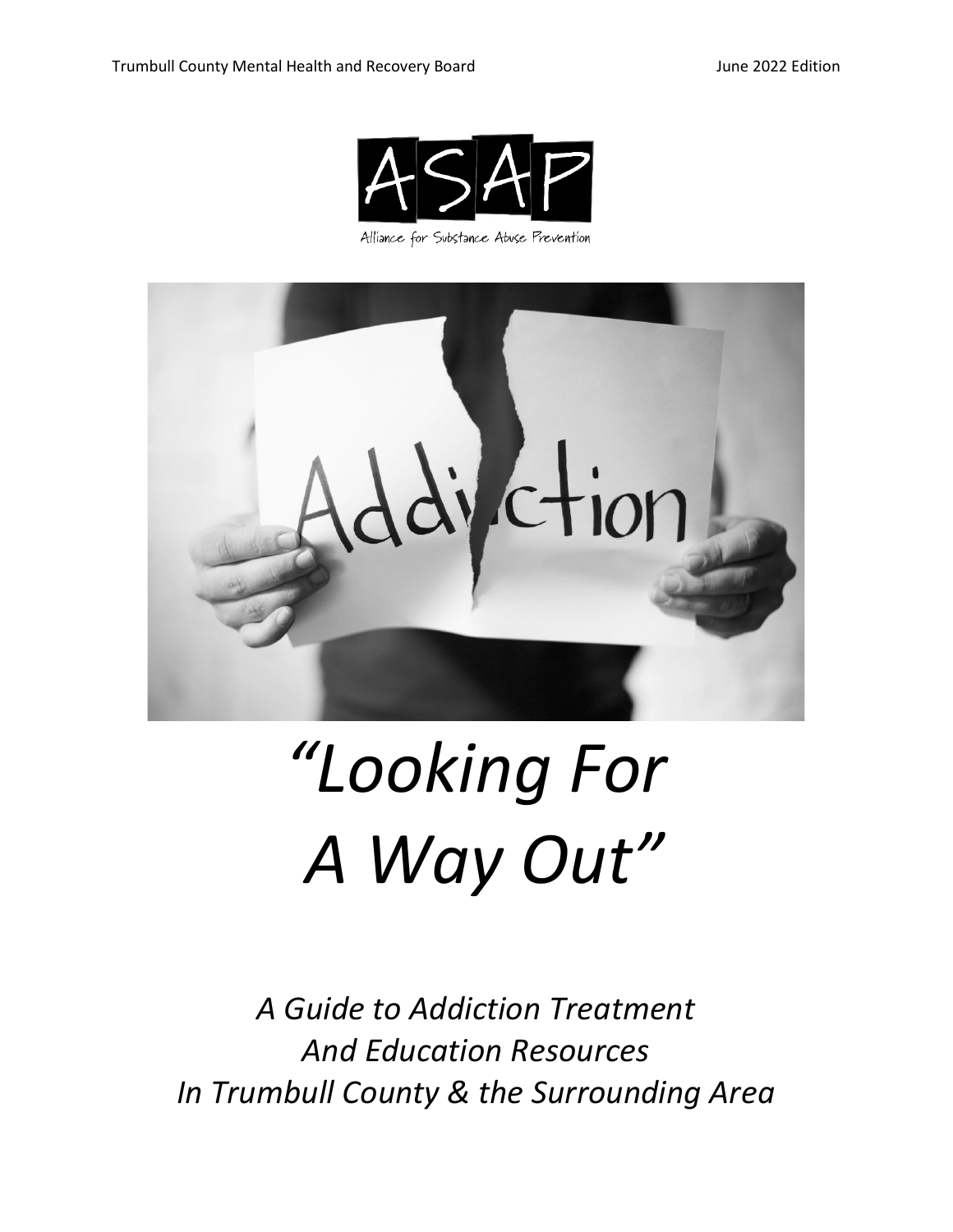This publication was produced by the Trumbull County Mental Health and Recovery Board and the Alliance for Substance Abuse Prevention (ASAP). This guide to resources in Trumbull County is for individuals seeking help with substance abuse and addiction. You may be looking for help yourself or for a friend or family member. We hope this information will open some doors to finding help. Addiction is a complex and crippling condition. The needs are many, but the number of places to turn is growing and changing. Please directly contact agencies listed in this guide for the most current information.

Please Note:

These listings are not intended as recommendation of specific agencies nor can this be considered a complete list of resources. It is an evolving field and we hope to be able to update this informational guide periodically.

## **IF YOU NEED HELP NOW FOR A DRUG CRISIS OR MENTAL HEALTH ISSUE 24/7 CRISIS AND REFERRAL SERVICES**

### *Coleman Access Center*

Provides 24-hour services for individuals experiencing emotional crisis. Services include consultation and referral, support and emergency mental health and substance abuse assessments. Emergency assessments are available at the Coleman Access Center or the local hospital emergency department. Anybody looking for detox, regardless of ability to pay, should start here. 103 W. Market Street, First Floor Warren, OH 44481 (330) 392-1100 [www.colemanservices.org](http://www.colemanservices.org/)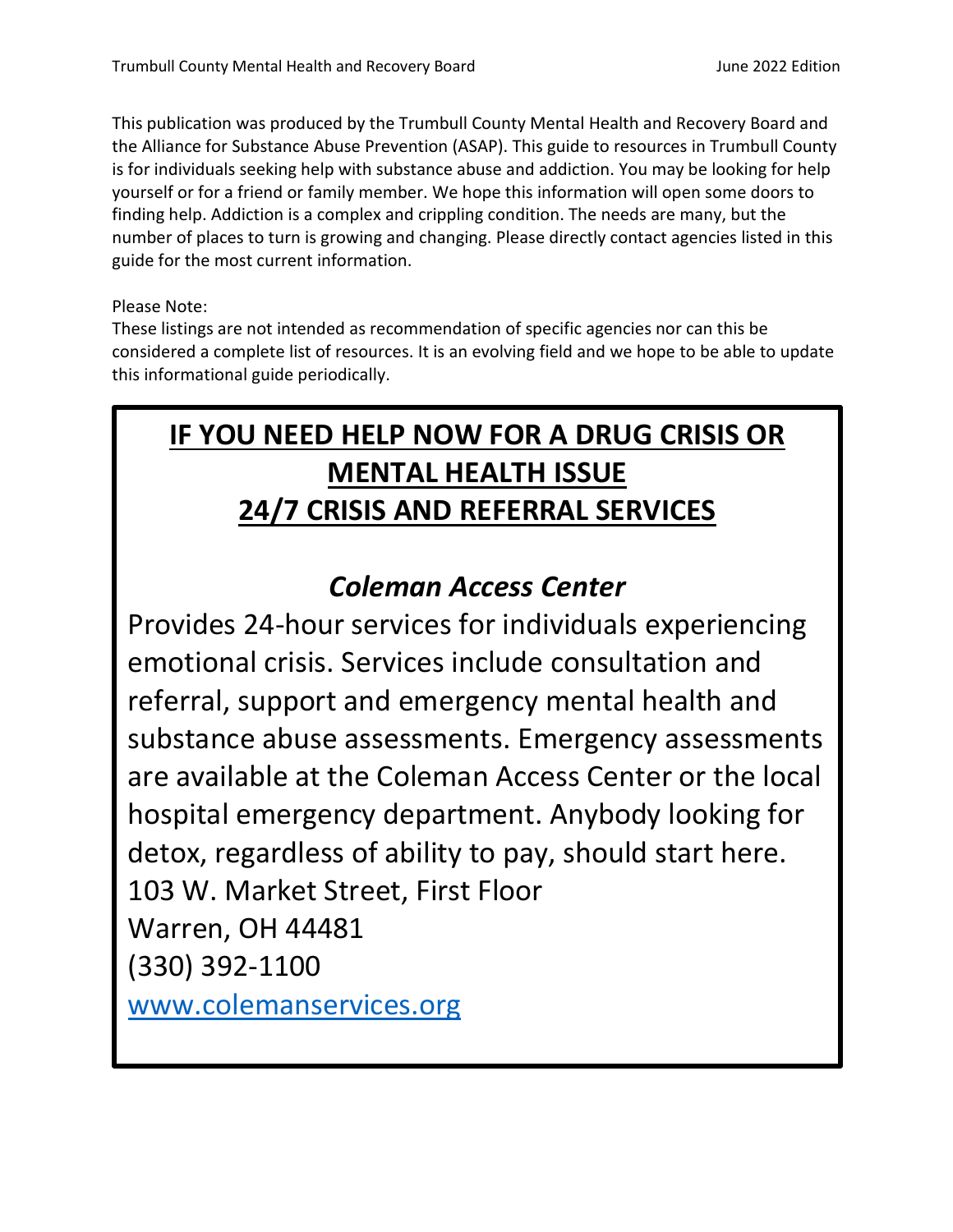#### *THE HUB FOR TREATMENT IN TRUMBULL COUNTY*

#### **Trumbull County Mental Health and Recovery Board**

The mission of the board is to improve the well-being of our community by establishing and maintaining an effective, efficient and quality system of alcohol, drug and mental health services in Trumbull County. The board supports recovery by providing funding to agencies for education, treatment, prevention and support services. The board collaborates with many agencies and coordinates needed services.

4076 Youngstown Rd., Suite 201 Warren, OH 44484 (330) 675-2765 (330) 675-2772 fax [www.TrumbullMHRB.org](http://www.trumbullmhrb.org/)

#### **DRUG FREE COMMUNITY COALITION**

#### *Alliance for Substance Abuse Prevention (ASAP)*

ASAP is a community project of the Trumbull County Mental Health and Recovery Board. The coalition engages in strategic partnerships to solve our community's substance abuse problems. The ASAP coalition was originally organized as a response to the underage alcohol use problem in Trumbull County. The coalition served as the catalyst behind the countywide "Parents Who Host Lose The Most" campaign. As members of the coalition became aware of the opiate epidemic in our County, they decided to tackle the issue and the ASAP Opiate Task Force was formed. The Task Force meets monthly and focuses on education, addressing high rates of drug related crimes, providing community education, and leading community wide change. Call for information on how to get involved. Or "Like" the Alliance for Substance Abuse Prevention (ASAP) on Facebook.

#### *Alliance for Substance Abuse Prevention (ASAP)*

4076 Youngstown Rd., Suite 201 Warren, OH 44484 (330) 675-2765, ext. 119 (330) 675-2772 fax [www.TrumbullMHRB.org](http://www.trumbullmhrb.org/)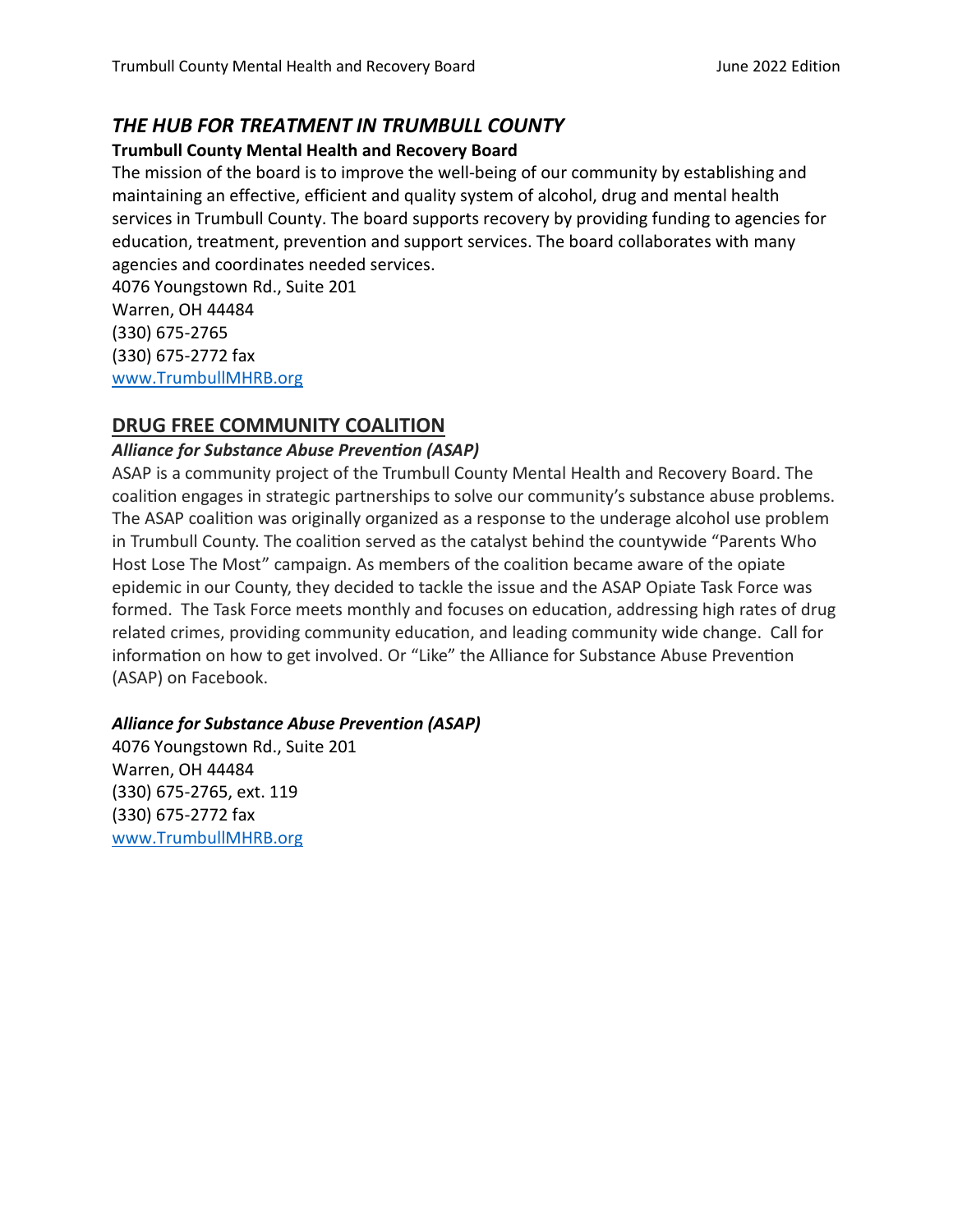#### **WALK-IN HOURS**

Many times, the desire to stop drinking, or using drugs, comes on suddenly and requires immediate attention. There are a number of agencies in Trumbull County that offer drug and alcohol assessments without an appointment. During a drug and alcohol assessment, questions will be asked to determine whether or not a person has a drug or alcohol problem. The findings of the assessment will be used to connect the individual with the most appropriate level of treatment. Assessments are provided on a first come, first served basis at the following agencies:

#### *Coleman Health Services*

103 W. Market St. 1<sup>st</sup> Floor Warren Monday - Friday: 12:00 pm – 3:00pm Please arrive at 11:00am to complete paperwork

#### *Compass Family & Community Services*

320 High St. Warren (330) 394-9090 Monday & Wednesday 8:00 am-4:00 pm Tuesday & Thursday 8:00 am-6:00 pm Friday 8:00 am-3:30 pm

#### *Meridian HealthCare*

320 High St. Warren (330) 318-3871 Monday- Friday: 8:00am-12:00pm

#### *Valley Counseling Services*

150 East Market St. Warren (330) 399-6451 Monday - Friday: 8:30am- 4:30pm

#### **OVERDOSE EDUCATION AND NALOXONE DISTRIBUTION**

*Project DAWN of Trumbull County is a* **completely free** community-based drug overdose education and Naloxone distribution program. *Naloxone is used to reverse opiate overdoses.* **There is no cost to receive a Project DAWN kit.** Participants receive education on recognizing the signs and symptoms of an overdose, distinguishing between different types of overdoses, performing rescue breathing, calling emergency medical services, and administering intranasal Naloxone. All participants receive 2 vials of Naloxone in a Project DAWN kit.

**Project DAWN Naloxone kits are now available as a free mail order program** if you are a resident of Trumbull County. You can click the link below: you will be required to watch the training video, verify that you watched it, complete a questionnaire, and provide your address and contact information so that a kit can be mailed to you. If you have any questions, please call the health dept. at 330-675-2489. Click here for the video: https://www.surveymonkey.com/r/2MCWKBD

#### *[Trumbull Coun](http://www.tcbh.org/)ty Combined Health District*

176 Chestnut Ave. NE Warren, OH 44483 (330) 675-2489 www.tcbh.org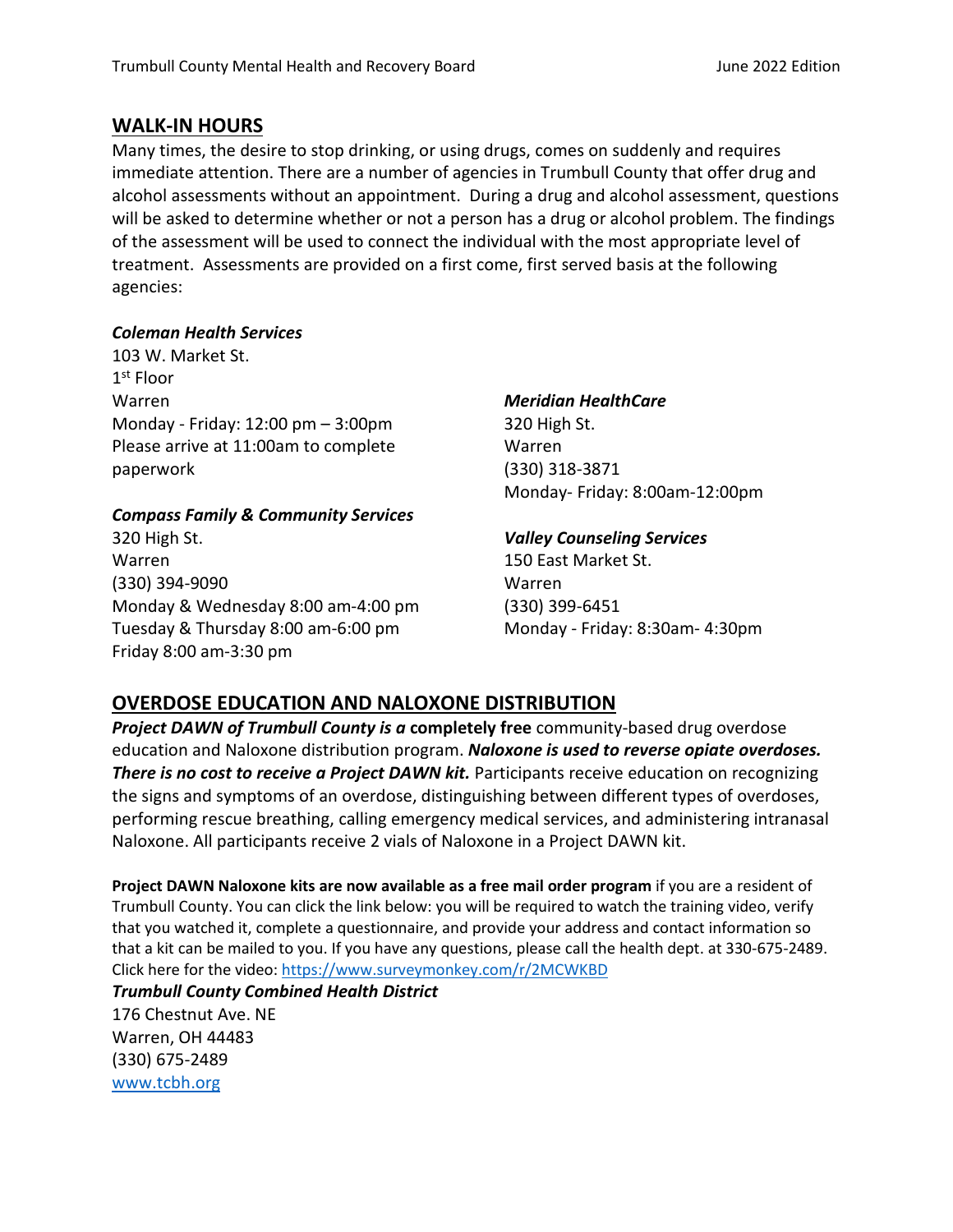#### **RESIDENTIAL TREATMENT (REHAB)**

When people think of drug treatment or "rehab," they often think of residential treatment. The patient is required to live at the facility for perhaps 1-3 months, or sometimes longer. Without outside distractions, the individual is free to concentrate more fully on recovery. Access to an inpatient program can depend on insurance coverage, or the ability to pay. Some programs are publicly funded but admission may be based on referral from other agencies and waiting lists are often long. Unfortunately, the need for these services is far greater than their availability. Because waiting lists may be long, outpatient counseling or some other supportive plan is advisable while waiting.

#### *First Step Recovery*

(Detox facility and extended stay) 2737 Youngstown Road, S.E. Warren, OH 44484 (330) 369-8022 [www.FirstStepRecovery.net](http://www.firststeprecovery.net/)

#### *Parkman Recovery Center*

(Detox facility & extended stay) 4930 Enterprise Drive Warren, OH 44481 (330) 787-0955 [www.parkmanrecovery.com](http://www.parkmanrecovery.com/)

#### *Glenbeigh*

(Detox facility and extended stay) 2863 State Route 45 Rock Creek, OH 44084 (800) 234-1001 [www.Glenbeigh.com](http://www.glenbeigh.com/)

#### *Meridian HealthCare*

(Inpatient treatment only) 550 West Chalmers Ave Youngstown, OH 44511 (330) 797-0070 [www.meridianhealthcare.net](http://www.meridianhealthcare.net/)

#### *Neil Kennedy Recovery Centers*

(Detox facility and extended stay) 2151 Rush Blvd. Youngstown, OH 44507 (330) 744-1181 [www.n](http://www./)krc.org

#### *New Day Recovery*

(Detox facility only) 920-960 Boardman Canfield Rd Boardman, Ohio 44512 (330) 953-3300 [www.ndrtoday.com](http://www.ndrtoday.com/)

#### *Windsor Laurelwood Center for Behavioral Medicine* (Detox facility and limited stay) 35900 Euclid Avenue Willoughby, OH 44094 (440) 953-3000 [www.windsorlaurelwood.com](http://www.windsorlaurelwood.com/)

**Also**

There are additional residential treatment centers in the surrounding area. Insurance coverage varies so check with your insurer to help determine your options.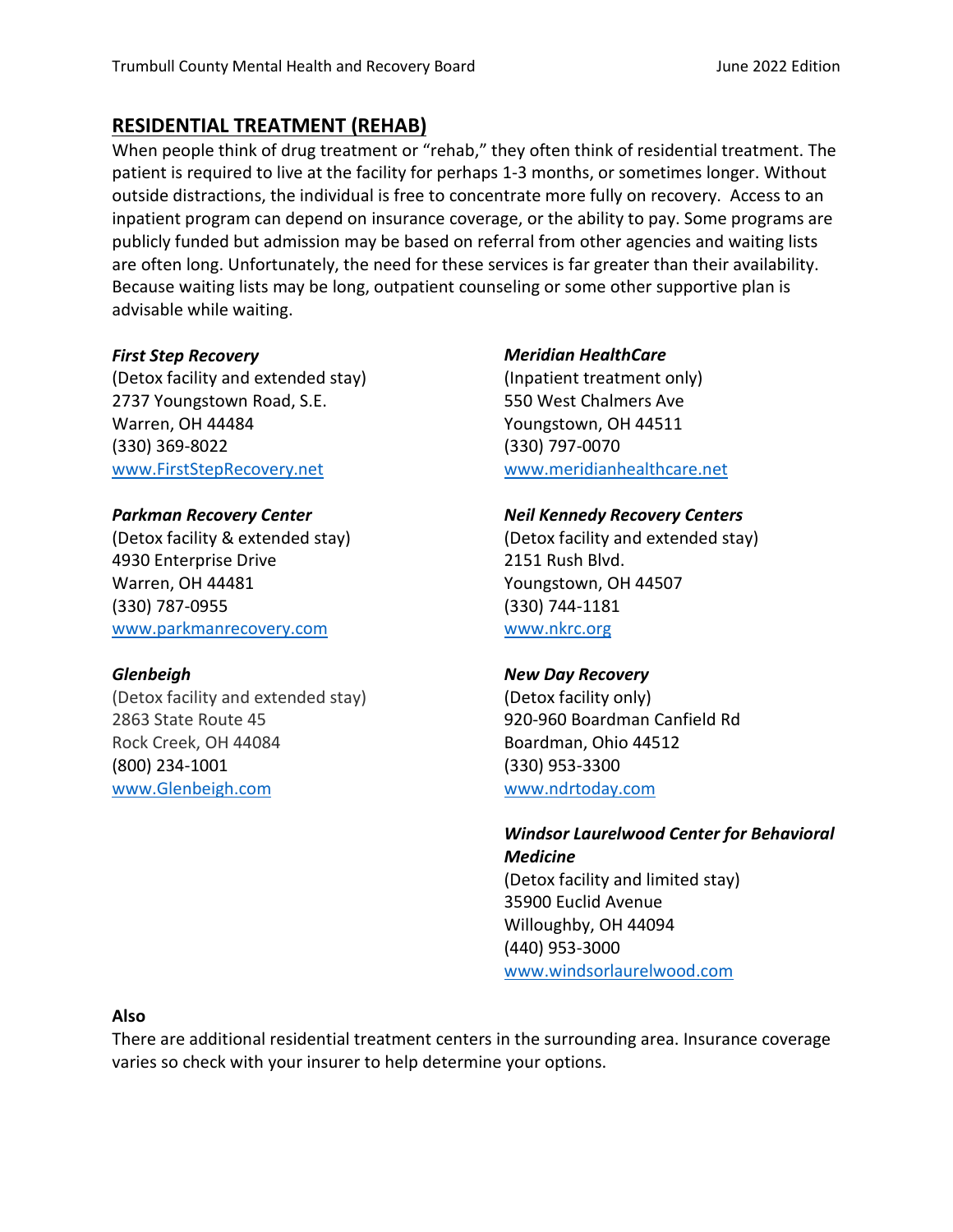#### **OUTPATIENT TREATMENT**

Outpatient treatment allows the client to continue living at home and includes individual or group counseling and medication assisted treatment. The length of time in treatment depends on the client's needs. Agencies offering outpatient therapy include:

#### *Brightview*

1924 East Market St Warren, OH 44483 (833) 510-4357 [www.Brightviewhealth.com](http://www.brightviewhealth.com/)

#### *Compass Family & Community Services*

320 High St. Warren, OH 44481 (330) 394-9090 [www.compassfamily.org](http://www.compassfamily.org/)

#### *CRN Healthcare Inc*

4087 Youngstown Rd, SE Warren, OH 44484 (234) 806-4367 [www.confidentrecovery.com](http://www.confidentrecovery.com/)

#### *RISE Recovery @ Falls Family Care*

(Offers Suboxone & Vivitrol) 175 East Broad Street Newton Falls, OH 44444 (330) 872-2010 [www.onehealthohio.org](http://www.onehealthohio.org/)

#### *First Step Recovery*

2737 Youngstown Road, SE Warren, OH 44484 (330) 369-8022 [www.FirstStepRecovery.net](http://www.firststeprecovery.net/)

#### *Glenbeigh*

29 North Rd. Niles, OH 44446 (330) 652-6770 [www.Glenbeigh.com](http://www.glenbeigh.com/)

#### *Greentree Counseling Center*

430 Franklin St. S.E. Warren, OH 44483 (330) 372-2200 [www.greentreecounseling.com](http://www.greentreecounseling.com/)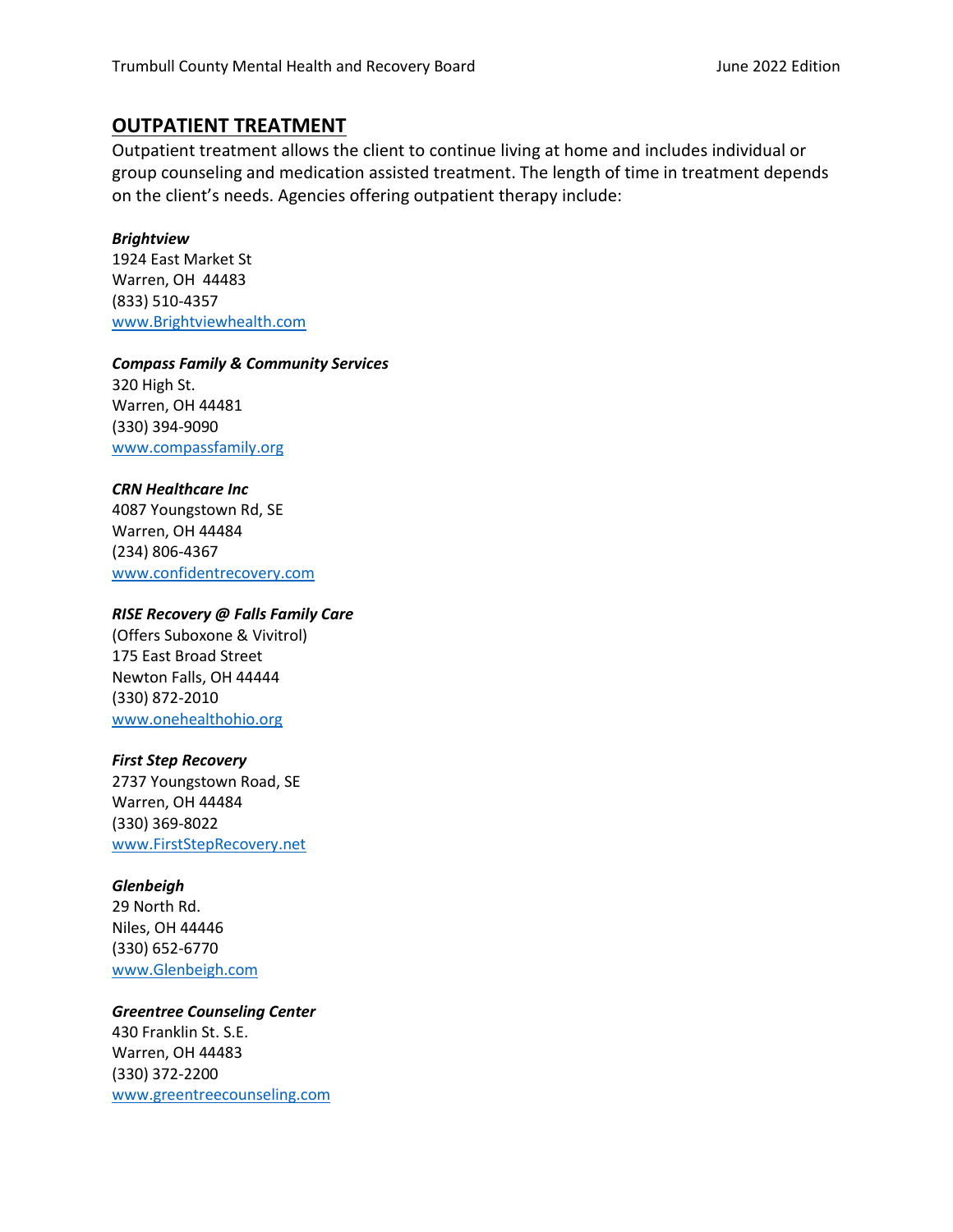#### *RISE Recovery @ Lloyd McCoy Community Health Center*

(Vivitrol) 1977 Niles Road SE Warren, OH 44484 (330) 393-6446 [www.onehealthohio.org](http://www.onehealthohio.org/)

#### *Meridian HealthCare*

(Offers Methadone, Suboxone & Vivitrol) 320 High Street Warren, OH 44481 (330) 318-3871 [www.meridianh](http://www.meridian/)ealthcare.net

#### *New Start Treatment Center for Chemical Dependency*

1296 Tod Place #205 Warren, OH 44485 (330) 306-5010 [www.mercy.com](http://www.mercy.com/)

#### *RISE Recovery*

(Offers Suboxone, Vivitrol and Counseling) 3132 Belmont Ave Liberty, Ohio 44505 844-652-8219

#### *Travco Behavioral Health (an affiliate of First Step Recovery)*

(Offers Suboxone & Vivitrol) 2671 Youngstown Road, SE Warren, OH 4484 (330) 286-0050

#### *Warren West Community Health Center*

(Offers Vivitrol) 716 Tod Avenue Warren, OH 44485 (330) 373-0222 [www.onehealthohio.org](http://www.onehealthohio.org/)

#### *Youngstown Treatment Services*

(Methadone, Suboxone & Vivitrol) 3622 Belmont Ave, Suite 21 Youngstown, OH 44505 (234) 719-1885 [www.pinnacletreatment.com](http://www.pinnacletreatment.com/)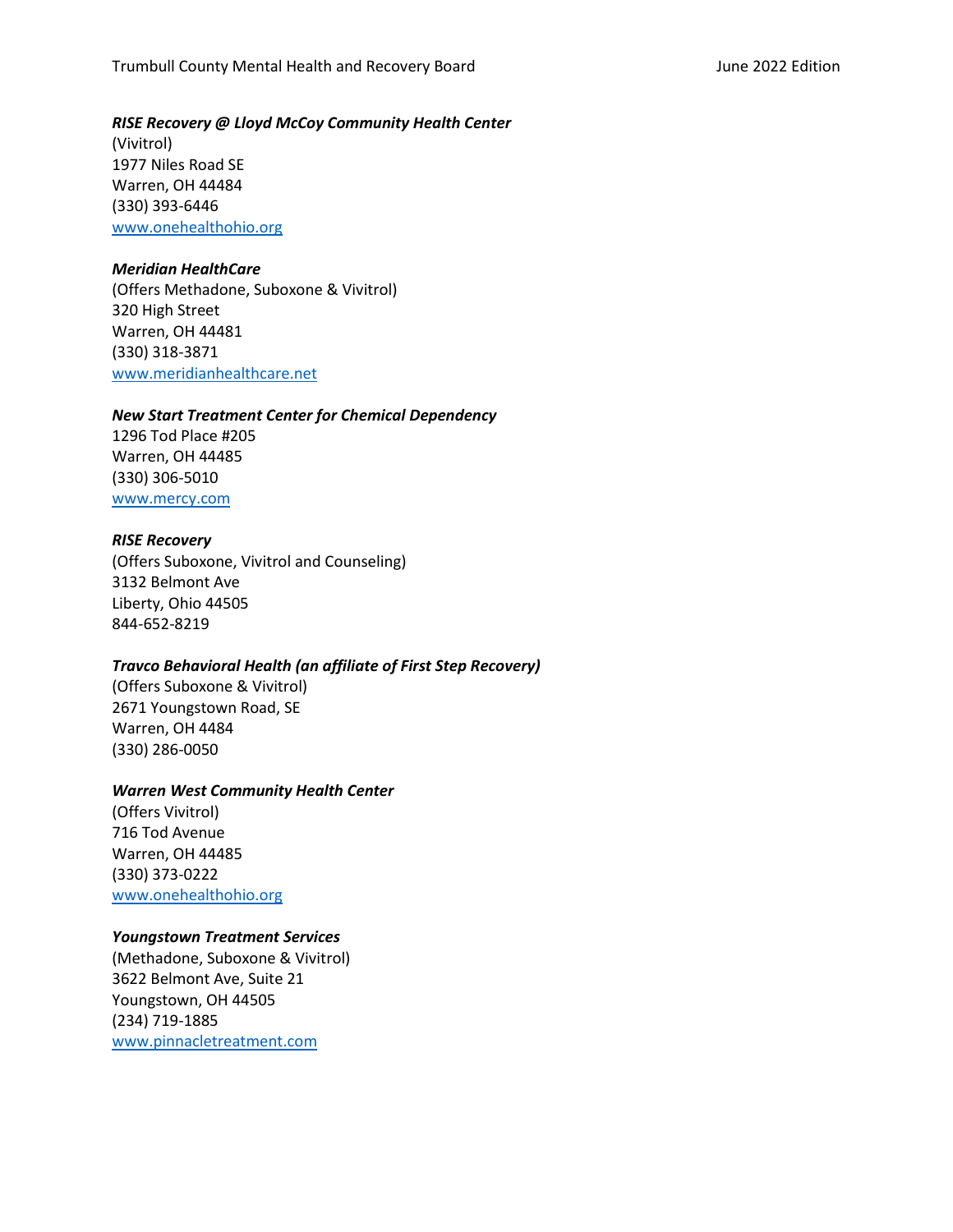#### **RECOVERY HOUSES/SOBER LIVING ENVIRONMENTS**

Sober Housing is one of the fastest growing components of the "Recovery Model" continuum of services. Living with like-minded people can be a great boost to maintaining sobriety. Recovery houses do not provide drug or alcohol treatment. Listed below are local housing providers.

*Foster Living LLC -Men's Recovery Housing* Warren, OH (330) 330-3264

*Glenbeigh -Men's Recovery Housing* 29 North Rd. Niles, OH 44446 (330) 652-6770 [www.Glenbeigh.com](http://www.glenbeigh.com/)

*Keys 2 A 2nd Chance, LLC –Women's Recovery Housing* (330) 506-6035 [www.keys2a2ndchance.com](http://www.keys2a2ndchance.com/) 

*Neil Kennedy Recovery Centers Men's & Women's Recovery Housing* (330) 744-1181 *[www.NKRC.org](http://www.nkrc.org/)*

*Nikki's House- Women's Sober House*  Warren, OH (330) 979-1418

*Park Place Recovery Residence -Men's Recovery Housing* Warren, Ohio (330) 307-4575

*Serenity Place- Women's Sober Housing*  Warren, OH (330) 979-6220

*Riverview Apartments – Men's Recovery Housing* Newton Falls, OH (330) 651-5047

*Robbins House LLC – Women's Recovery Housing* Niles, OH (330) 980-8845 or (330) 369-9439

*Wellspring – Men's Recovery Housing* (330) 369-8022

For more information on recovery housing visit www.recoveryhousing.org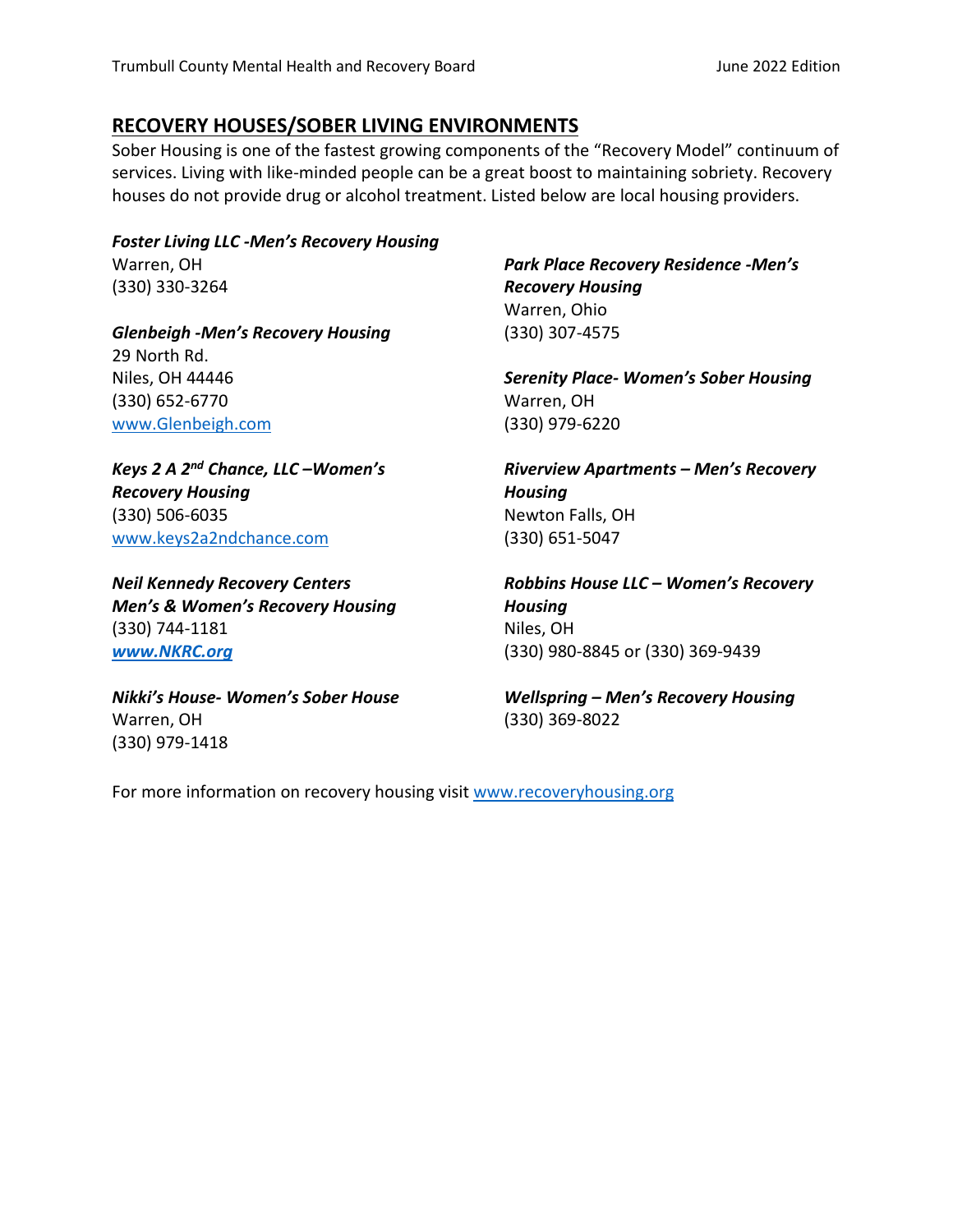#### **RECOVERY SUPPORT**

Support and self-education are important components of treating addiction and preventing relapse. It is important to seek out helpful resources and use them. Recovery is an ongoing process. Supportive groups are valuable for the recovering addict and for family members and loved ones. Check with local offices or group websites to find meetings convenient for you.

#### *Alcoholics Anonymous*

Youngstown Area Intergroup (330) 270-3000 A list of local meetings can be found at: [www.aayaig.com](http://www.aayaig.com/)

#### *Celebrate Recovery*

Grace Fellowship Church 325 Youngstown Warren Rd Niles, OH 44446. Phone (330) 574-2303 (Church), or 330-240-5544 (Celebrate Recovery Contact) Email: [celebraterecovery@gracelives.com;](mailto:celebraterecovery@gracelives.com) [www.gracelives.com/ministries/celebrate-recovery](http://www.gracelives.com/ministries/celebrate-recovery)

#### *Help Network of Northeast Ohio*

Provides non-emergency information and referral services for Mahoning, Trumbull and Columbiana Counties. Also provides basic information and referral for surrounding areas, state and national resources. Staff is trained in crisis intervention, suicide prevention and supportive listening. Call 211. (330) 393-1565

(330) 747-2696 [www.helpnetworkneo.org](http://www.helpnetworkneo.org/) - Free online database

#### *Narcotics Anonymous (NA)* – Buckeye Regional

Provides information on local narcotics anonymous support groups within caller's area; if an addict in crisis calls this line, they can take the first name and phone number of the caller and have a person in recovery call them back. Calls are answered 24 hours/7 days week. Local meetings are listed at: [www.nabuckeye.org/Meetings.html](http://www.nabuckeye.org/Meetings.html) (888) 438-4673

#### *The Sahara Club II*

The Sahara Club II is a sober club that provides education, fellowship, support and recreational services to individuals and their families who are interested in a life that is sober and free of chemical dependence. 2345 Youngstown Road Warren, OH 44484 (330) 306-5191 or [SaharaClub2@gmail.com](mailto:SaharaClub2@gmail.com)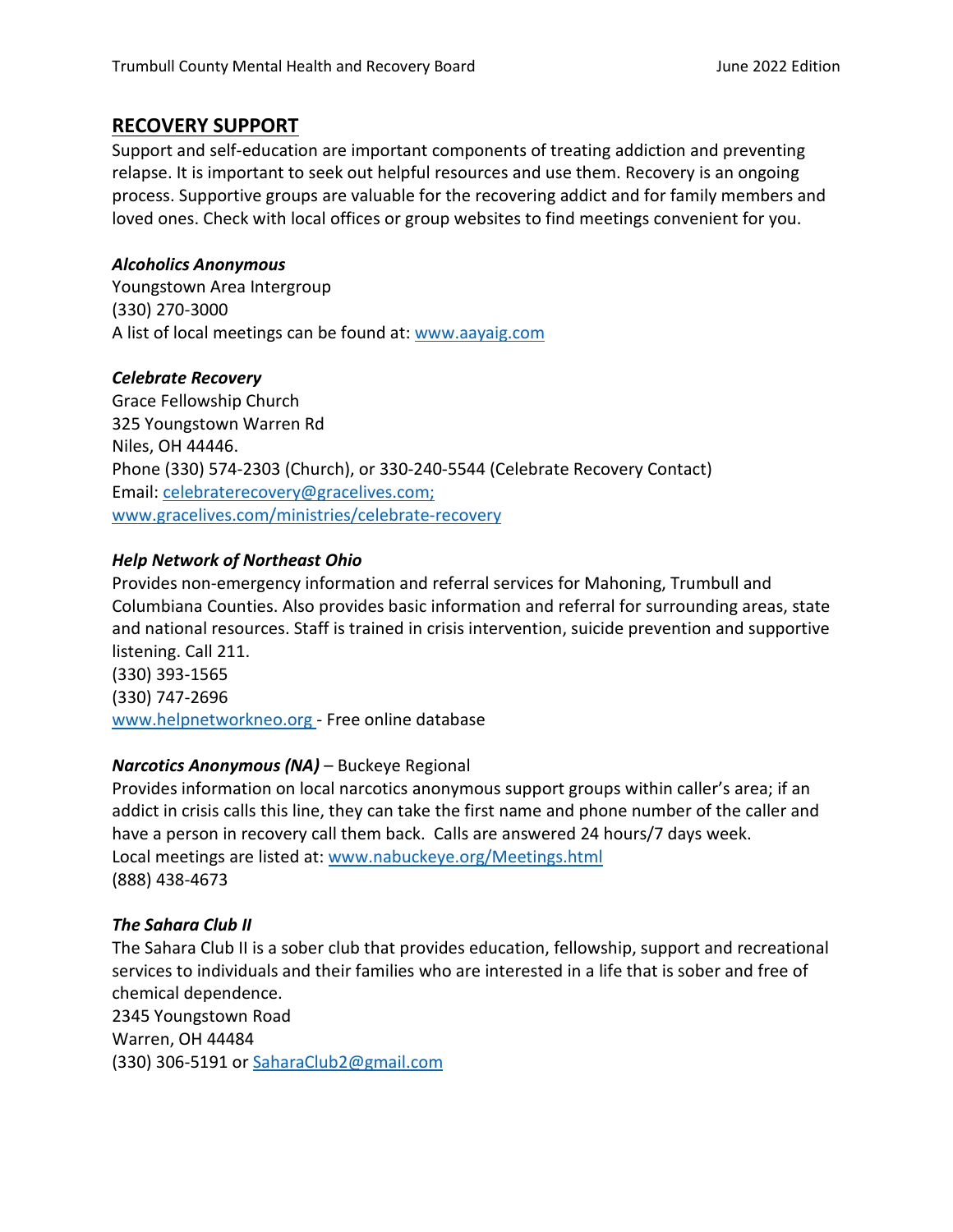#### **Recovery Coaches**

A Recovery Coach, is a person who links the newly recovering person to the recovering community, and serves as a personal guide and mentor. Coaches are not therapists and do not offer counseling, therapy or any other clinical services. They are peers who assist people on the path from a life of addiction to a life in recovery. Coaches have personal experience in navigating this path. They help individuals in recovery address areas of their lives that have been negatively impacted by addiction, including housing, education and employment.

#### *Mercy Health*

(330) 480-6965 *www.mercy.com*

#### *Meridian HealthCare*

527 N. Meridian Rd Youngstown, OH 44509 (330) 797-0070 [www.meridianh](http://www.meridian/)ealthcare.net

#### *Neil Kennedy Recovery Centers*

5211 Mahoning Ave. Suite 370 Austintown, OH 44515 (330) 744-1181 [www.nkrc.org](http://www.nkrc.org/)

#### **RECOVERY SUPPORT FOR FAMILIES**

Recovery supports are important for families, whether you have concerns about yourself or need to speak to someone about your relationship with a person with addictive behaviors. "Addiction is a family disease" and its effects are widespread.

#### *Celebration Place*

Celebration Place is a 52-week children's curriculum that coincides with Celebrate Recovery's teaching, using kid-friendly methods and terms children can understand. So, while adults explore topics that bring healing and wholeness, kids discover the same truths in ageappropriate ways!

#### *Grace Fellowship Church*

325 Youngstown Warren Rd Niles, OH 44446 Phone (330) 574-2303 (Church), or 330-240-5544 (Celebrate Recovery Contact) Email: *[celebraterecovery@gracelives.com;](mailto:celebraterecovery@gracelives.com) [www.gracelives.com/ministries/celebrate-recovery](http://www.gracelives.com/ministries/celebrate-recovery)*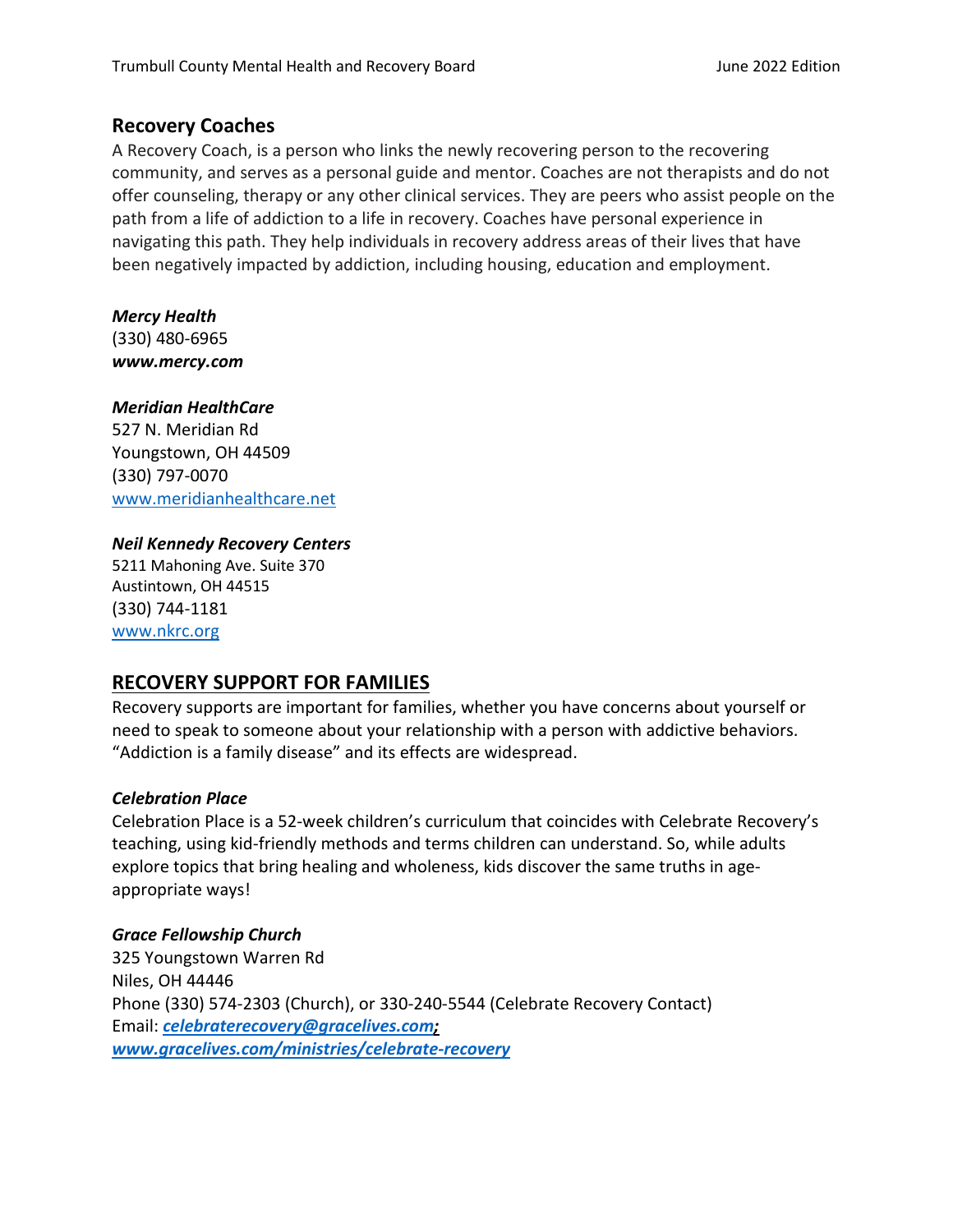#### *Grand Support Group*

(Grandparents Raising and Nurturing our Grand Daughters and Sons) Meets the first and third Thursday of every month from 6 to 8 pm. Childcare is provided. North Mar Church 3855 East Market Street, Warren, OH 44484 (330) 856-3496

#### *Families of Addicts Inspired Through Hope (FAITH)*

A faith-based support group for families finding their way through addiction. Fowler United Methodist Church 3426 Youngstown Kingsville Rd (Rt 193) Fowler, OH 44418 (330) 647-9782

#### *Nar Anon Family Groups*

(800) 477-6291 [www.nar-anon.org](http://www.nar-anon.org/)

#### *Solace of the Valley*

Solace members seek to end the crisis of drug addiction in their communities. We provide support to individuals and families affected by addiction, advocating for policy changes and mobilizing other communities to enact their own changes. Solace is an action group, not a recovery group. Solace members are encouraged to be visible in the war on addiction, working within the legal boundaries to enact positive changes to the current climate of laws and penalties to diminish the effects of addiction on our loved ones. [www.SolaceoftheValley.org](http://www.solaceofthevalley.org/)

#### *Trumbull County Strong*

A local group of advocates whose mission is to provide assistance to loved ones of those suffering with mental illness and substance use disorder (addiction). (330) 717-9241 or (330) 891-8337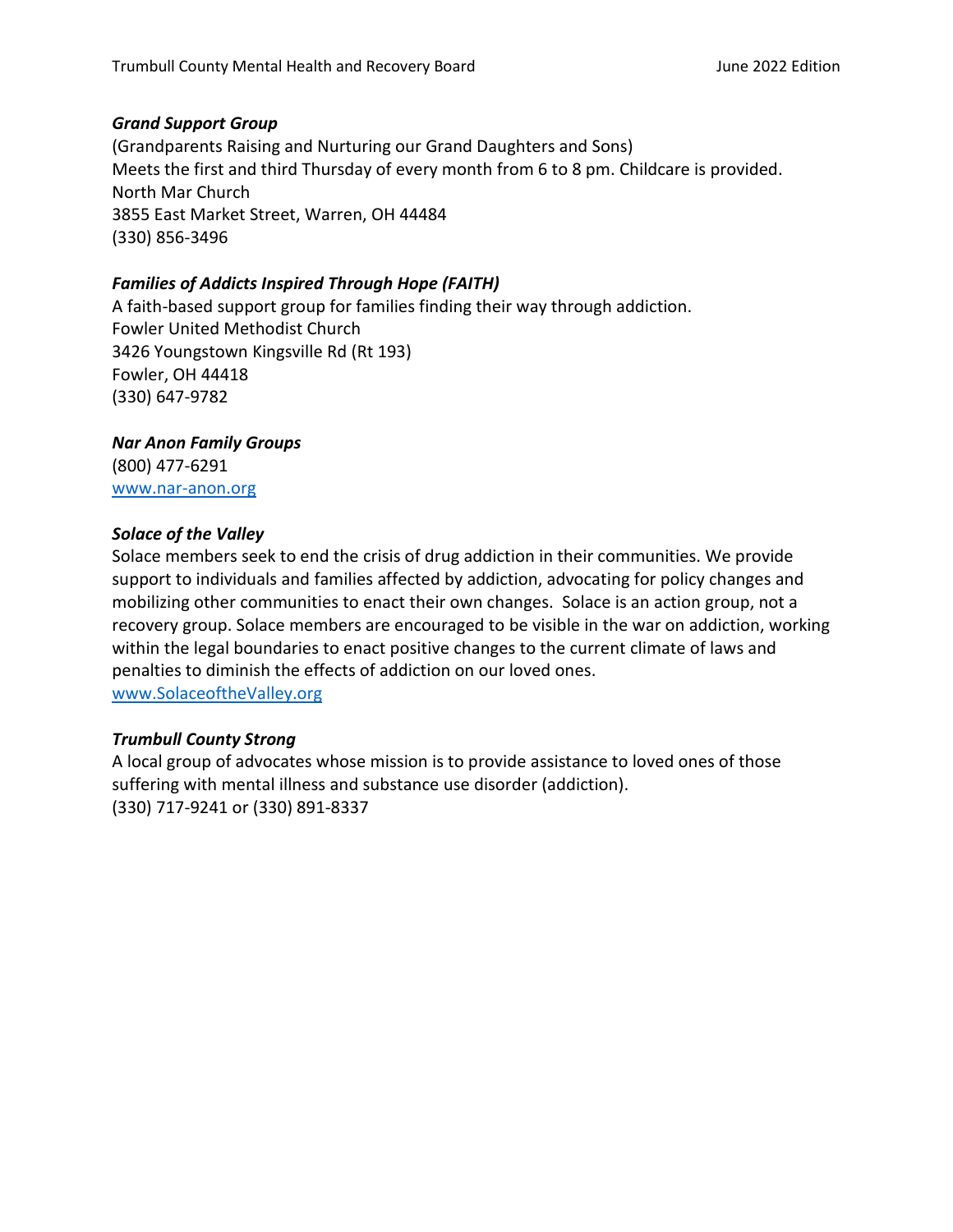#### **SPECIAL POPULATIONS**

Every addict has their own unique story and every addict has something in common with other addicts. There are certain populations that may benefit from specialized treatment and there are agencies and programs designed to serve them in unique ways. This is not an exclusive list of agencies offering specialized support. Included are some of those emphasizing service to these groups.

#### **ADOLESCENTS**

#### *Compass Family & Community Services*

Family Court Treatment Services are designed to educate teens with first-time non-violent drug and alcohol offenses as a diversion from Juvenile Court. 320 High St. NE Warren, OH 44481(330) 394-9090 [www.compassfamily.org](http://www.compassfamily.org/)

#### *Meridian HealthCare*

Provides youth and young adults with low intensity group drug and alcohol treatment, individualized alcohol and other drugs (AOD) and/or mental health outpatient treatment, and an intensive group program for AOD needs. We also provide outpatient mental health only services in our main office and in some school settings. 527 N. Meridian Rd.

Youngstown, OH 44509 (330) 797-0070 [www.meridianhealthcare.net](http://www.meridianhealthcare.net/)

#### *RISE Recovery Teen Addiction Services*

If your teen is struggling with substance abuse, we understand how scary and challenging that is. RISE Recovery offers medication-assisted treatment (MAT), evaluation and clinical assessment, counseling and integrated health services (medical and dental). Youngstown/Warren, OH (844) 652-8219 [www.OneHealthOhio.org/RISE-Recovery](http://www.onehealthohio.org/RISE-Recovery)

#### **FAMILY PROGRAM**

#### *Compass Family & Community Services*

Parenting classes to assist parents of children of all ages in the development of positive and effective parenting skills. Violence Intervention & Prevention Services to aid individuals and families in maintaining non-violent lifestyles.

320 High St NE Warren, OH 44481 (330) 394-9090 [www.compassfamily.org](http://www.compassfamily.org/)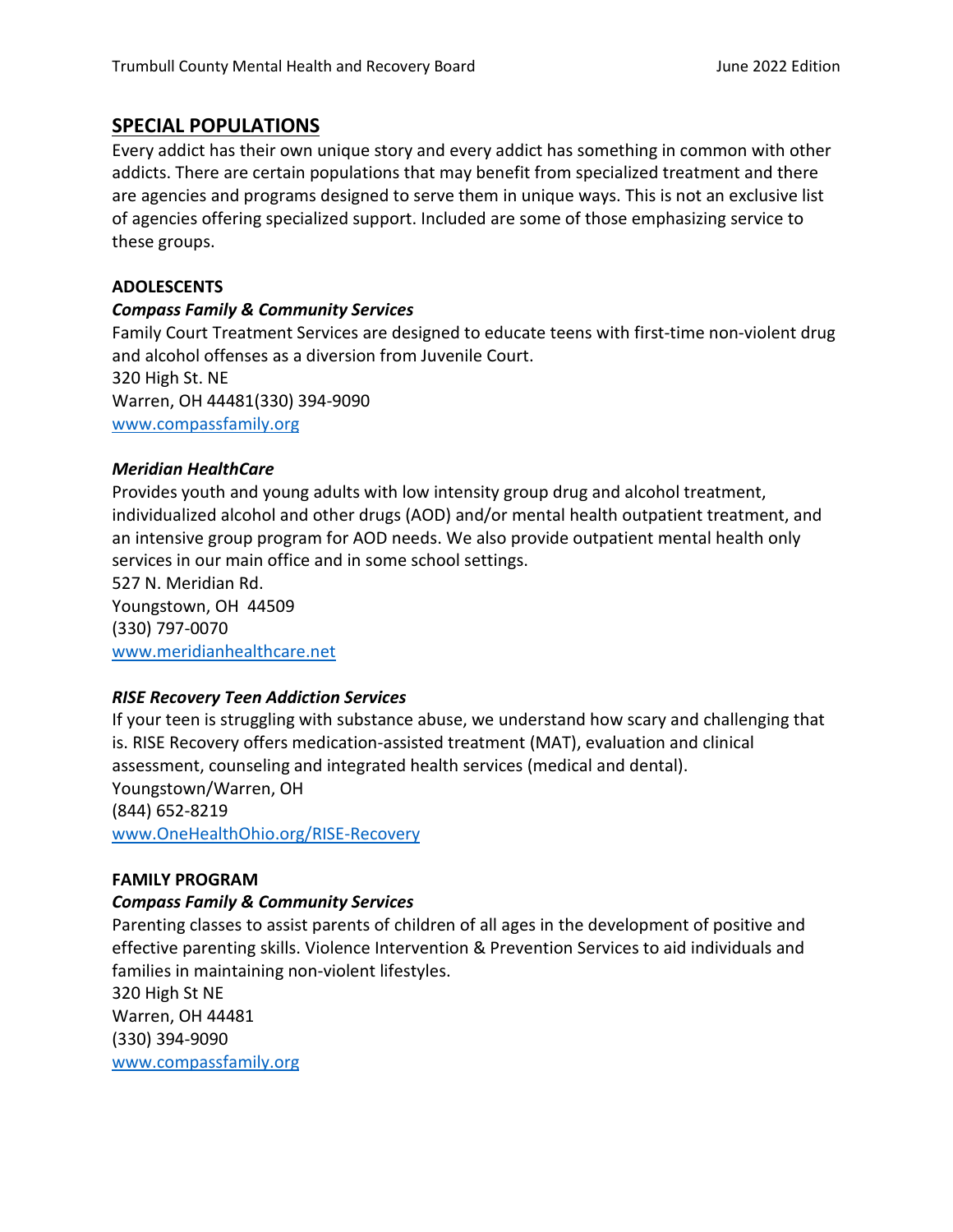#### *Meridian HealthCare*

The Meridian Family Program consists of consultations, educational group topics, and individual family counseling. The Family Program is tailored to assist clients in improving relationship development while providing information on the disease of addiction. The Family Program is available to all clients, their loved ones, sponsors or members of their primary support group. 527 N. Meridian Rd Youngstown, OH 44509 (330) 797-0070

[www.meridianhealthcare.net](http://www.meridianhealthcare.net/)

#### *Neil Kennedy Recovery Centers*

Family programming at Neil Kennedy Recovery Centers is open to family members, loved ones, close friends, partners or anyone that is supportive of a client's recovery and is affected by their substance abuse. We educate, support, engage, and provide hope for those who are affected by and can affect a person's recovery. Weekly Family Programming is offered at both sites. (330) 744-1181

[www.NKRC.org](http://www.nkrc.org/)

#### **WOMEN**

#### *Baby on Board*

Services include perinatal and postpartum depression, anxiety and mood disorder; adjustment difficulties; substance abuse and addiction; education on the importance of treatment in perinatal and postpartum substance abuse and addiction; miscarriage and loss. Tele-counseling services are available.

(844) 652-8219

#### *Compass Family & Community Services*

Women's Specialized Treatment Services focus on the needs of women, including supportive group services that address alcohol/drug, co-dependency and victim issues. 320 High St. NE Warren, OH 44481 (330) 394-9090 [www.compassfamily.org](http://www.compassfamily.org/)

#### *Glenbeigh Rock Creek*

Glenbeigh offers special facilities and services for women in inpatient treatment and extended residential care including housing in a separate wing of the hospital. Female therapists and all female counseling groups provide the opportunity to gain support from other women in order to deal with sensitive issues and begin the healing process.

PO Box 298 2863 State Route 45 Rock Creek, OH 44084 (800) 234-1001 [www.glenbeigh.com](http://www.glenbeigh.com/)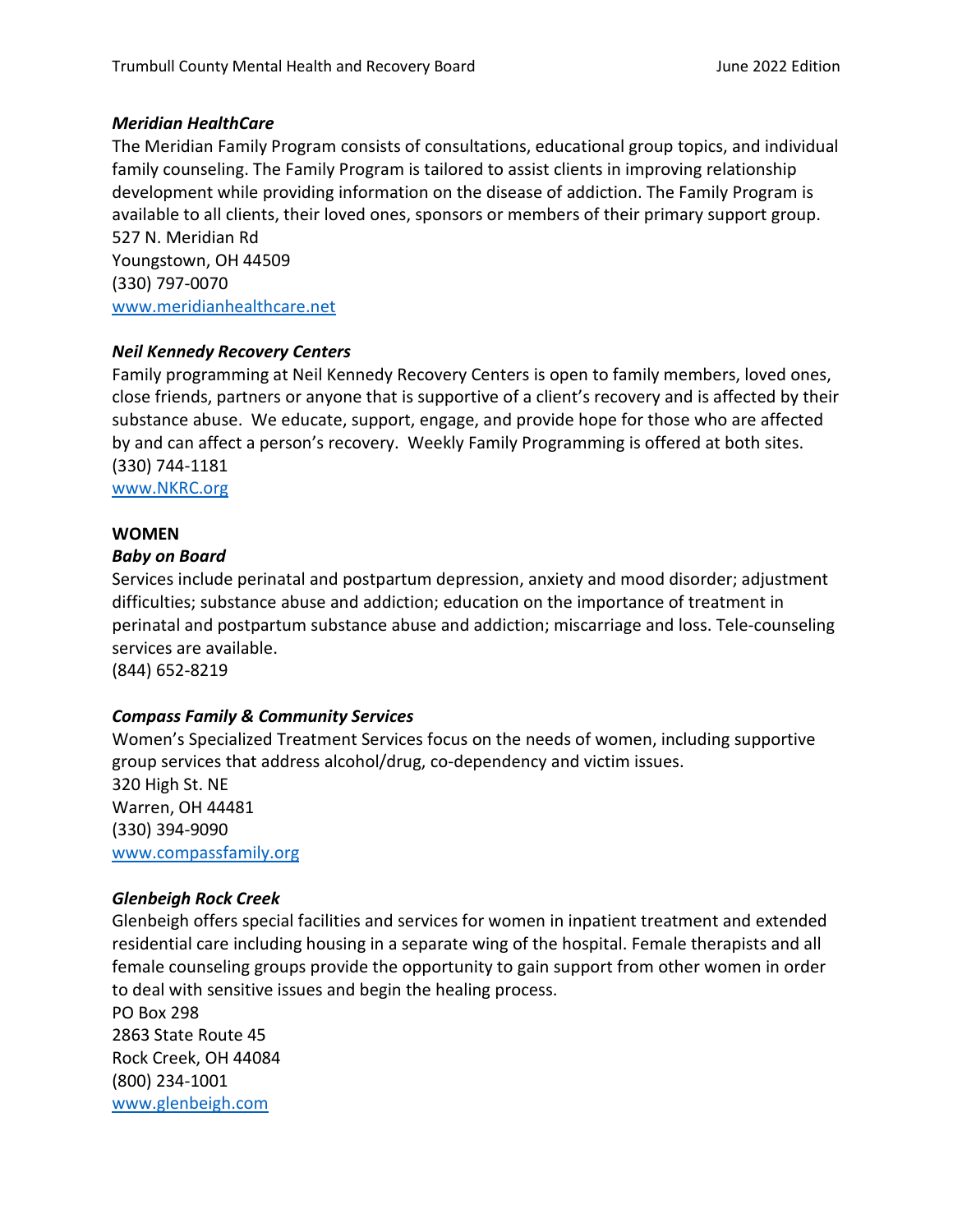#### *Meridian HealthCare*

Meridian Women's programs offer a comprehensive continuum of care for women to help them address their drug and/or alcohol issues in a safe and supportive environment. The program focuses on addressing issues unique to women, including dealing with complex trauma, building healthy relationships and balancing family responsibilities. Meridian offers residential, day treatment with supportive housing, and outpatient services to meet the needs of women.

527 N. Meridian Rd Youngstown, OH 44509 (330) 797-0070 [www.meridianh](http://www.meridian/)ealthcare.net

#### *Neil Kennedy Recovery Centers*

The Woman to Woman Program includes residential rehabilitation, partial hospitalization, intensive outpatient, and continuing care as well as early intervention, outreach and referral for women and their children. The Woman to Woman boarding house provides a safe, supportive place for women to live while they are gaining the skills necessary for ongoing recovery. Women living at the house participate in intensive treatment at the Youngstown site from 8am to 8pm daily. A typical stay is approximately four weeks. (330) 744-1181 [www.NKRC.org](http://www.nkrc.org/)

#### **TREATMENT FOR LICENSED PROFESSIONALS**

Addiction is a disease that affects all people and does not discriminate by race, class or profession. Addiction is particularly destructive for skilled and licensed professionals due to the demands and expectations of their work.

#### *Glenbeigh Rock Creek*

The consequences of addiction experienced by professionals are a primary focus of this specialty group. Patients work on developing a healthy recovery program within their professional role and address the requirements mandated by their respective licensure and monitoring boards. Glenbeigh is an approved provider with most professional boards. PO Box 298 , 2863 State Route 45 Rock Creek, OH 44084 (800) 234-1001 [www.glenbeigh.com](http://www.glenbeigh.com/)

#### *Glenbeigh Outpatient Center of Niles*

Caduceus meetings for medical professionals in recovery 29 North Road Niles, OH 44446 (330) 652-6770 [www.glenbeigh.com](http://www.glenbeigh.com/)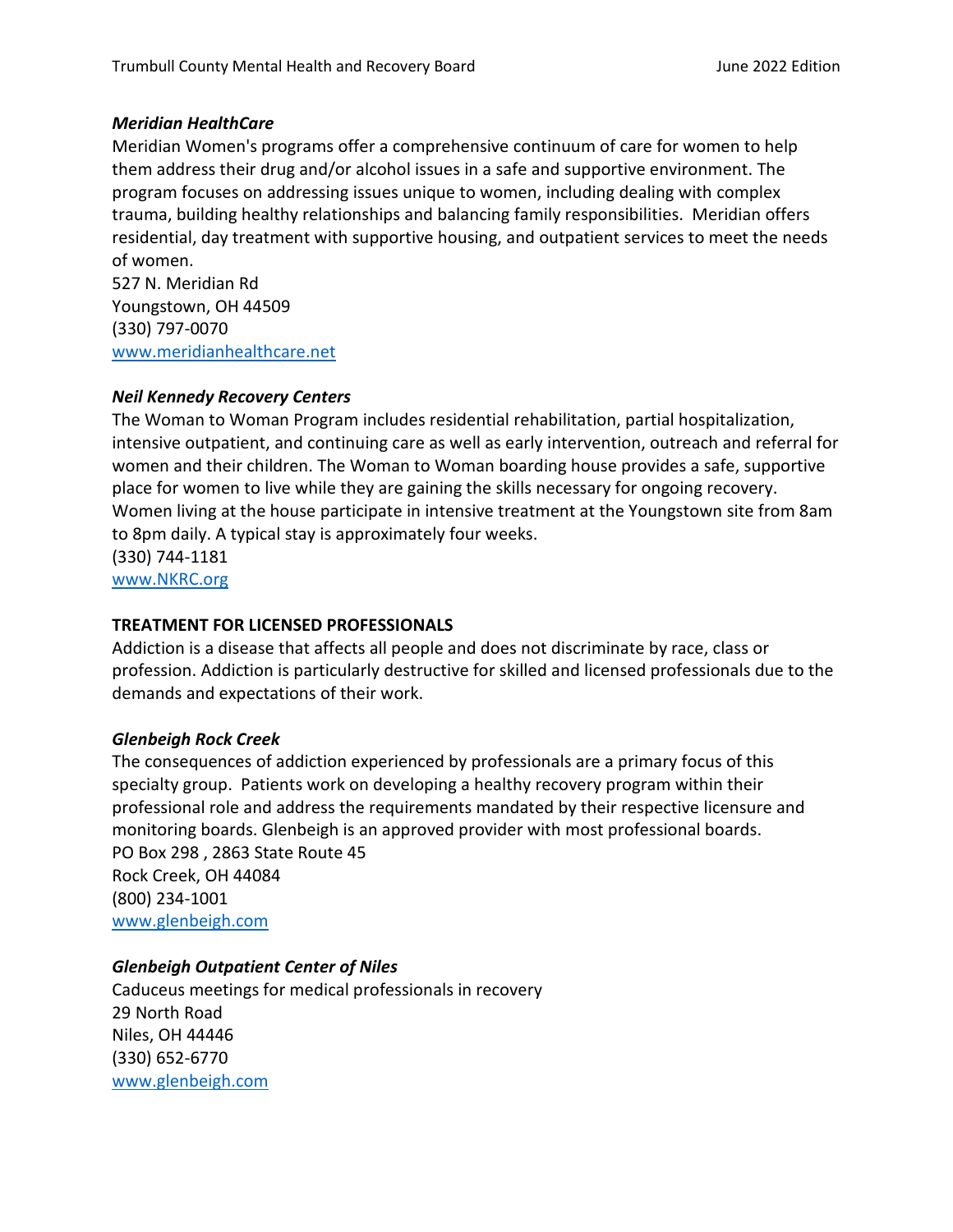#### *Windsor Laurelwood Center for Behavioral Medicine*

Windsor Laurelwood provides a specialized trauma based IOP program for First Responders and Medical Professionals. Program is provided utilizing tele-health technology. (440) 953-3000 [www.windsorlaurelwood.com](http://www.windsorlaurelwood.com/)

#### **DUAL DIAGNOSIS**

Dual-diagnosed patients have been diagnosed with both a mental health and substance use disorder. Those with co-occurring disorders face complex challenges. They have increased rates of relapse, hospitalization, [homelessness,](http://en.wikipedia.org/wiki/Homelessness) and [HIV](http://en.wikipedia.org/wiki/HIV) and [Hepatitis C](http://en.wikipedia.org/wiki/Hepatitis_C) infection compared to those with either mental or substance use disorders alone.

#### *Compass Family & Community Services*

For individuals with a substance abuse disorder compounded by another mental health diagnosis. 320 High St. NE Warren, OH 44481 (330) 394-9090 [www.compassfamily.org](http://www.compassfamily.org/)

#### *Glenbeigh*

Dually-diagnosed patients participate in specialized groups designed to promote positive selfimage and help the patients understand their mental and emotional disorders. PO Box 298 , 2863 State Route 45 Rock Creek, OH 44084 (800) 234-1001 [www.glenbeigh.com](http://www.glenbeigh.com/)

#### *Highland Springs*

Highland Springs is a newly constructed 72-bed behavioral hospital in Cleveland. Highland Springs offers inpatient and outpatient mental health and addiction treatment to adults and seniors.

4199 Mill Pond Drive Highland Hills, OH 44122 (216) 302-3070 [www.highlandspringshealth.com](http://www.highlandspringshealth.com/)